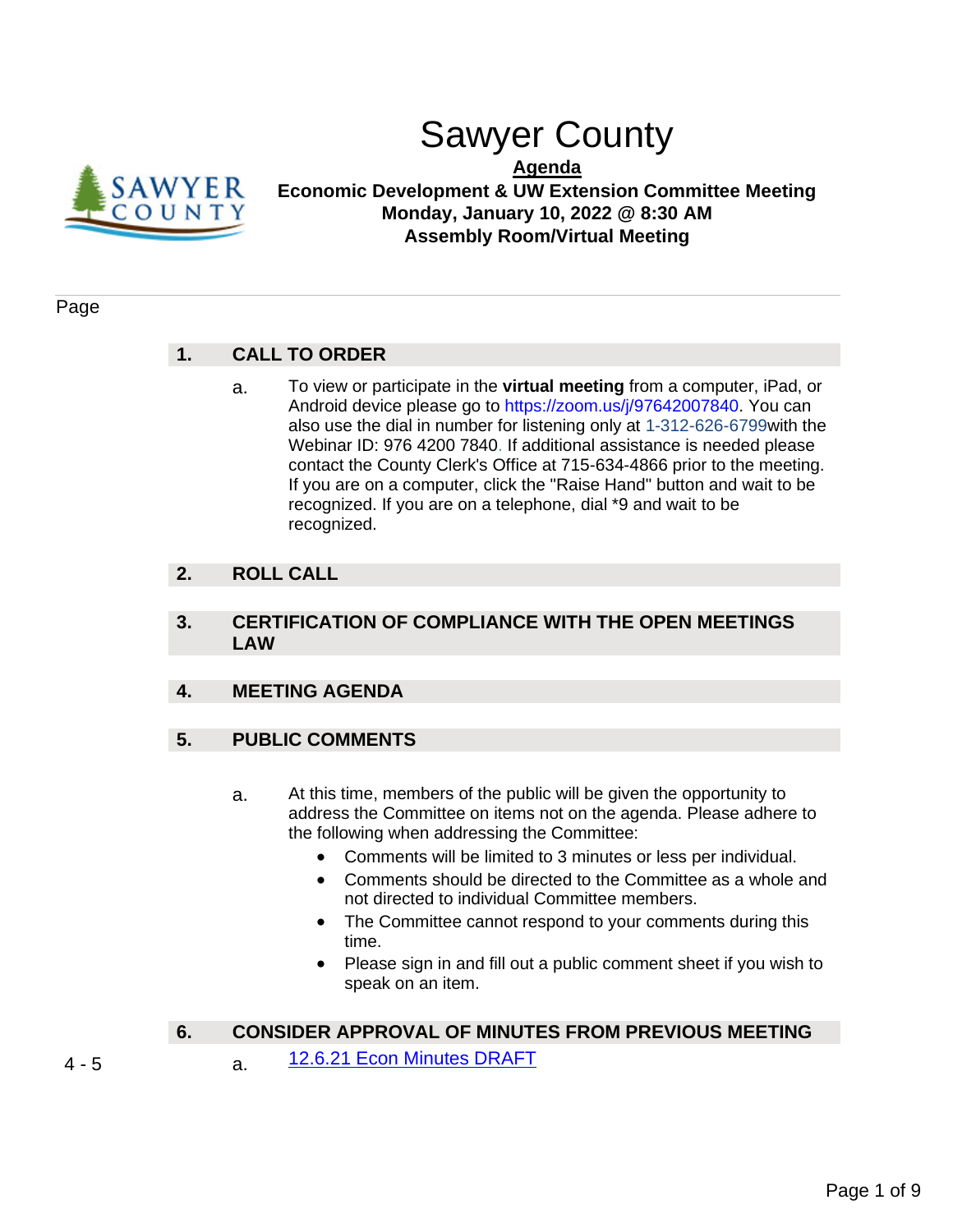| TRANSPORTATION ALTERNATIVES PROGRAM (TAP) LETTER OF |  |  |  |
|-----------------------------------------------------|--|--|--|
| SUPPORT REQUEST (DISCUSSION AND POSSIBLE ACTION)    |  |  |  |

6 a. [2022 TAP Grant Letter of Support](#page-5-0)

### **8. MUNICODE CODIFICATION UPDATE**

Link to Final Municode Proof: Microsoft Word - [Sawyer County Word](https://sawyercountygov.org/ArchiveCenter/ViewFile/Item/460)  Proofs 12-8-2021 - [without markup.docx \(sawyercountygov.org\)](https://sawyercountygov.org/ArchiveCenter/ViewFile/Item/460)

### **9. SAWYER COUNTY AGRICULTURAL FAIR ASSOCIATION REPORT**

### **10. UNIVERSITY OF WISCONSIN-EXTENSION DEPARTMENT REPORT**

### **11. HAYWARD LAKES VISITORS & CONVENTION BUREAU**

7 **a.** [2021 HLVCB Marketing Activity Report](#page-6-0)

### **12. NORTHWEST REGIONAL PLANNING COMMISSION REPORT**

### **13. ECONOMIC DEVELOPMENT CORPORATION REPORT**

8 - 9 a. [EDC Report December 2021](#page-7-0)

### **14. MOTORIZED TRAIL AND NON-MOTORIZED TRAIL REPORT**

### **15. FUTURE AGENDA ITEMS**

### **16. CORRESPONDENCE, REPORTS FROM CONFERENCES AND MEETINGS, OTHER MATTERS FOR DISCUSSION ONLY**

### **DISCLAIMER:**

*A quorum of the County Board of Supervisors or of any of its committees may be present at this meeting to listen and observe. Neither the Board nor any of the committees have established attendance at this meeting as an official function of the Board or committee(s) or otherwise made a determination that attendance at the meeting is necessary to carry out the Board or committee's function. The only purpose for other supervisors attending the meeting is to listen to the information presented. Neither the Board nor any committee (other than the committee providing this notice and agenda) will take any official action with respect to this noticed meeting.* 

*Copy sent via email to: County Clerk and News Media. Note: Any person wishing to attend whom, because of a disability, requires accommodation should call the Sawyer County Clerk's Office (715.634.4866) at least 24 hours before the scheduled meeting so appropriate arrangements can be made.*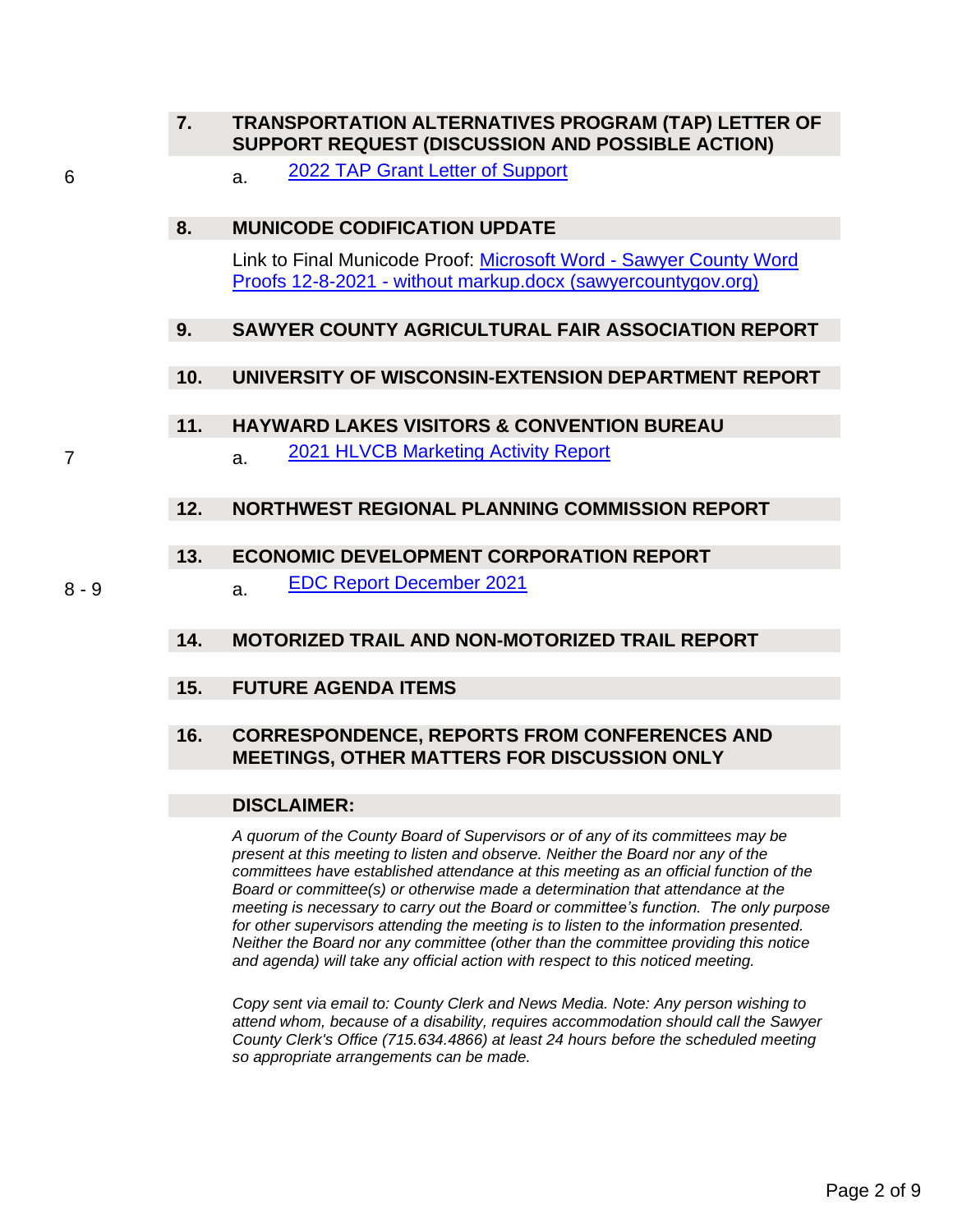*Mission Statement: Provide the leadership for implementation of the Education and Economic Development for Sawyer County. To provide leadership in monitoring outcomes, reviewing, and recommending for the County Board all policies related to educational and economic development initiatives of Sawyer County.*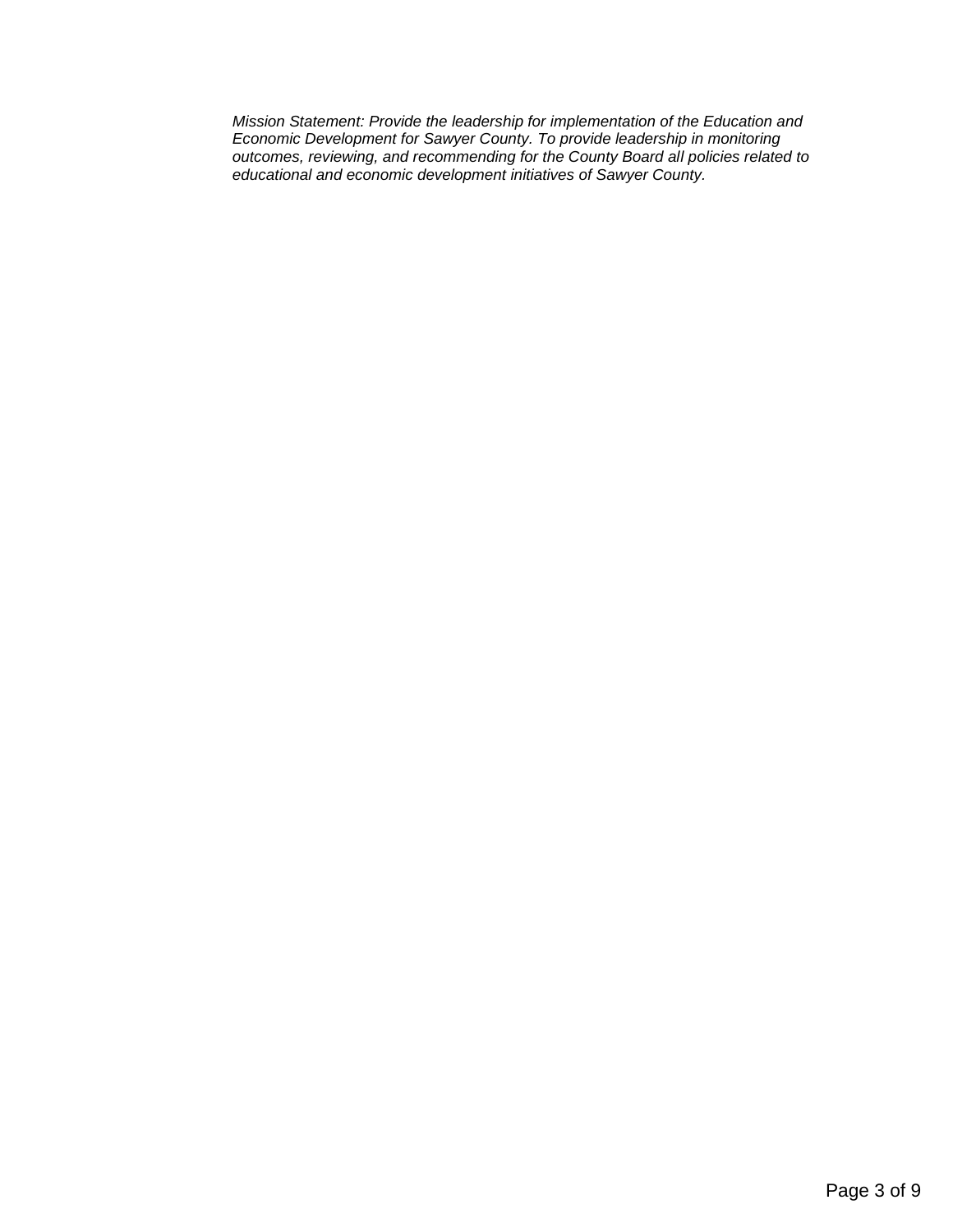<span id="page-3-0"></span>**Minutes of the December 6th meeting of the Sawyer County Economic Development and UW-Extension Committee Of the Sawyer County Board of Supervisors Assembly Room; Sawyer County**



| <b>Voting Committee Members Present:</b> |  |  |  |  |
|------------------------------------------|--|--|--|--|
| $\Box$ Chair:                            |  |  |  |  |
| $\boxtimes$ Tom Duffy                    |  |  |  |  |
| $\boxtimes$ Jesse Boettcher              |  |  |  |  |
| $\boxtimes$ Stacey Hessel                |  |  |  |  |
| $\boxtimes$ Brian Bisonette - Virtual    |  |  |  |  |

**Others Present:** Tom Hoff Mike Coleson Lynn Fitch Lori Baltrusis Mike Gardner -- Virtual Sherry Beckman Linda Zillmer – Virtual Joan Cervenka

**Call to Order –** Vice Chair Tom Duffy called the meeting to order at 8:30 am.

**Certification of Compliance** with the open meeting law was met. Roll Call was taken. Quorum was met.

**Election of Committee Officers** – Clerk Fitch opened the floor for nominations for the position of Chair. Mr. Boettcher nominated Tom Duffy for the position; there being no other nominations, the nominations were closed and vote was called; motion carried without negative vote. Ms. Hessel nominated Jesse Boettcher for the position of Vice Chair; there being no other nominations, the nominations were closed and vote was called; motion carried without negative vote.

#### **Meeting Agenda --**

#### **Public Comments –**

**Minutes from previous meeting –** A motion was made by Ms. Hessel to approve the minutes of the November 1, 2021, meeting; second by Mr. Boettcher. Motion carried.

**TAP Grant** -- Joan Cervenka, representing Town of Hayward Planning Committee, presented the Transportation Alternatives Program grant. This is a funding program that helps with development of ped/bicycle routes circling the town of Hayward. On January 22<sup>nd</sup>, the Town of Hayward will present a new route as part of this grant request. No funds are needed from the County but they would request a letter of support for the project from the County.

**Sawyer County Agricultural Fair Association –** Ms. Hessel reported that the fair board is working on next year's event. Financially they are remaining conservative in their planning.

**University of Wisconsin-Extension Department Report –** Written report was provided. Ms. Baltrusis advised that they are developing new food programs for seniors, working on a new curriculum with the Native American task force, and the open position for 4-H is still not filled. They are extending the deadline another week on this position.

**Hayward Lakes Visitors & Convention Bureau Report –** Written report was provided. Ms. Beckman brought copies of the new vacation guide; they are printing 80,000 this year. Their Destinations Wisconsin event won the Trail Blazer Award for the sledding campaign they developed, and they will receive a  $2^{nd}$  year grant for that promotion in the amount of \$11,000. They will also receive an award of more than \$89,000 from the Governor for a silent sports grant. The January Community Adventures are set up for winter sports and Hayward was included in the 25 Best Winter Trips in the World in the *Outside Magazine*.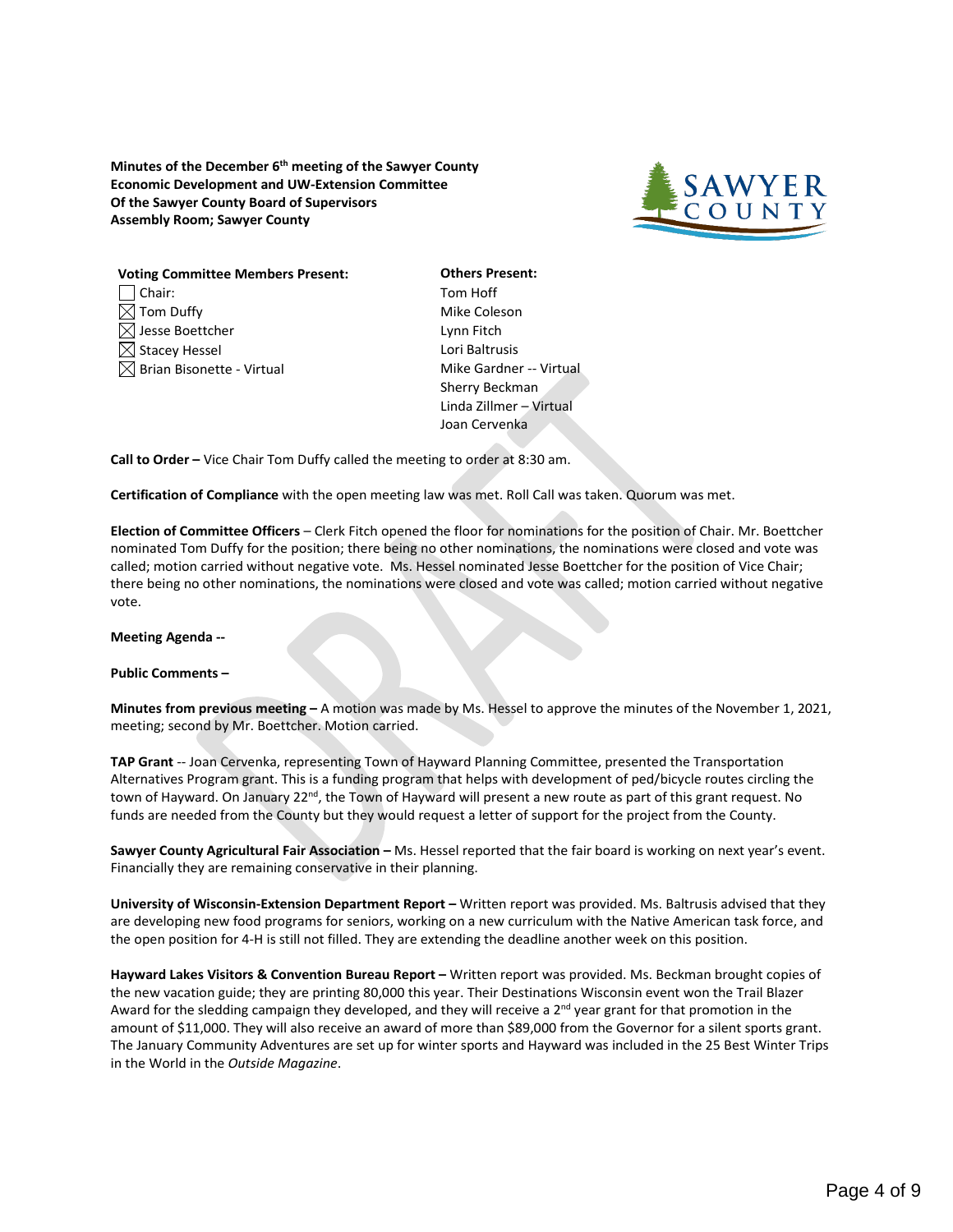**Northwest Regional Planning Commission** – Ken Pearson reported out for NWRPC. He advised that they are seeking participants to join them in Madison for the Heart of the North Days on February 3<sup>rd</sup>. Members of this committee were invited to participate.

**Economic Development Report** – A written report was provided. The EDC will be discussing strategic action goals at December meeting. The EDC is examining several different grant programs to see how it can help assist local businesses. He feels workforce housing will be theme for the Heart of the North Hayward Days in Madison meeting.

**Trail Reports** – Mr. Mrotek advised that there are not specifically set dates to open area snowmobile trails. Sawyer is preparing to host the January AWC snowmobile club meeting here in Hayward. Mr. Duffy shared a written update from Ben Popp advising that the Birkie has approximately 10,000 participants registered for 2022 and it anticipates 13,000. They are working on a World Cup bid to host a World Cup in 2024 as part of the 50<sup>th</sup> anniversary celebration. The area had about 1,500 skiers over the Thanksgiving holiday season on manufactured snow loops and the Ladies Fat Bike Getaway will be held next weekend with 50 women learning to fat-bike.

**Meeting Date/Time –** The next meeting of the Economic Development and UW-Extension Committee will be Monday, January 10, at 8:30 am in the Assembly Room.

Meeting adjourned at 9:09 am Minutes recorded by Lynn Fitch, County Clerk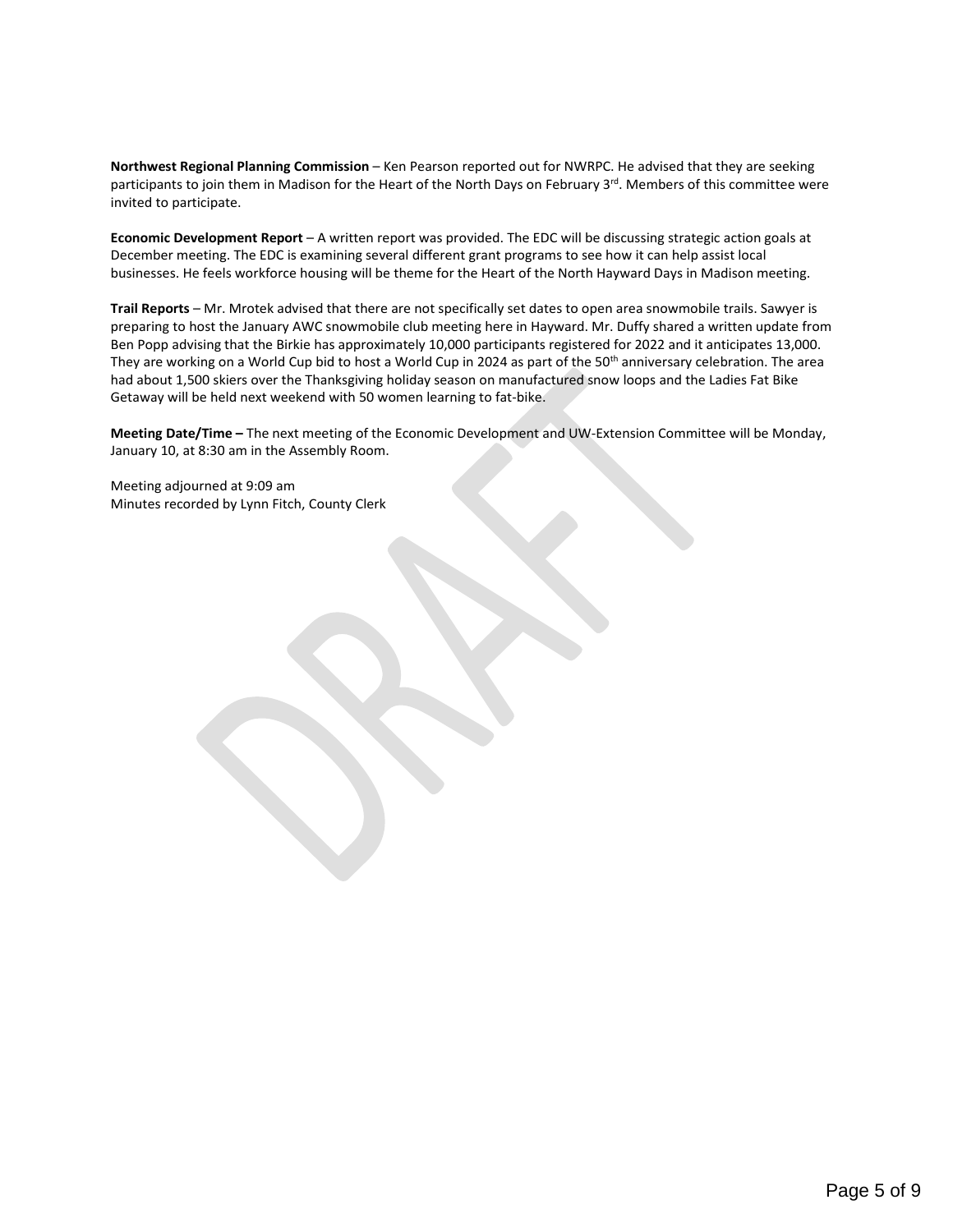## <span id="page-5-0"></span>**Sawyer County**

Sawyer County Board Chair, Tweed Shuman 10610 Main St, Suite 10, Hayward, WI 54843 [tweed.shuman@c](mailto:tweed.shuman@)ountygov.org



January 21, 2022

Bill Zimmer NW Region Wisconsin Department of Transportation W7102 Green Valley Road Spooner, WI 54801

Dear Mr. Zimmer:

Please be advised that the Sawyer County Board of Supervisors, at their meeting held January 20, 2022, determined to support the Town of Hayward's application for Transportation Alternatives Program (TAP) grant funds to be used for development of an extension of the Town of Hayward's existing bicycle and pedestrian trail to connect to Sawyer County's bicycle and pedestrian trail to complete a trail loop around the City of Hayward and to provide a continuous trail system. This project will add to the economic development of the community and increase bicycling and pedestrian traffic by completing the existing trail corridor to the central commercial areas and connect to the LCO Schools Trail.

Please let me know if you have any questions or if I can be of any further assistance.

Sincerely,

Tweed Shuman Sawyer County Board Chair

Cc: Town of Hayward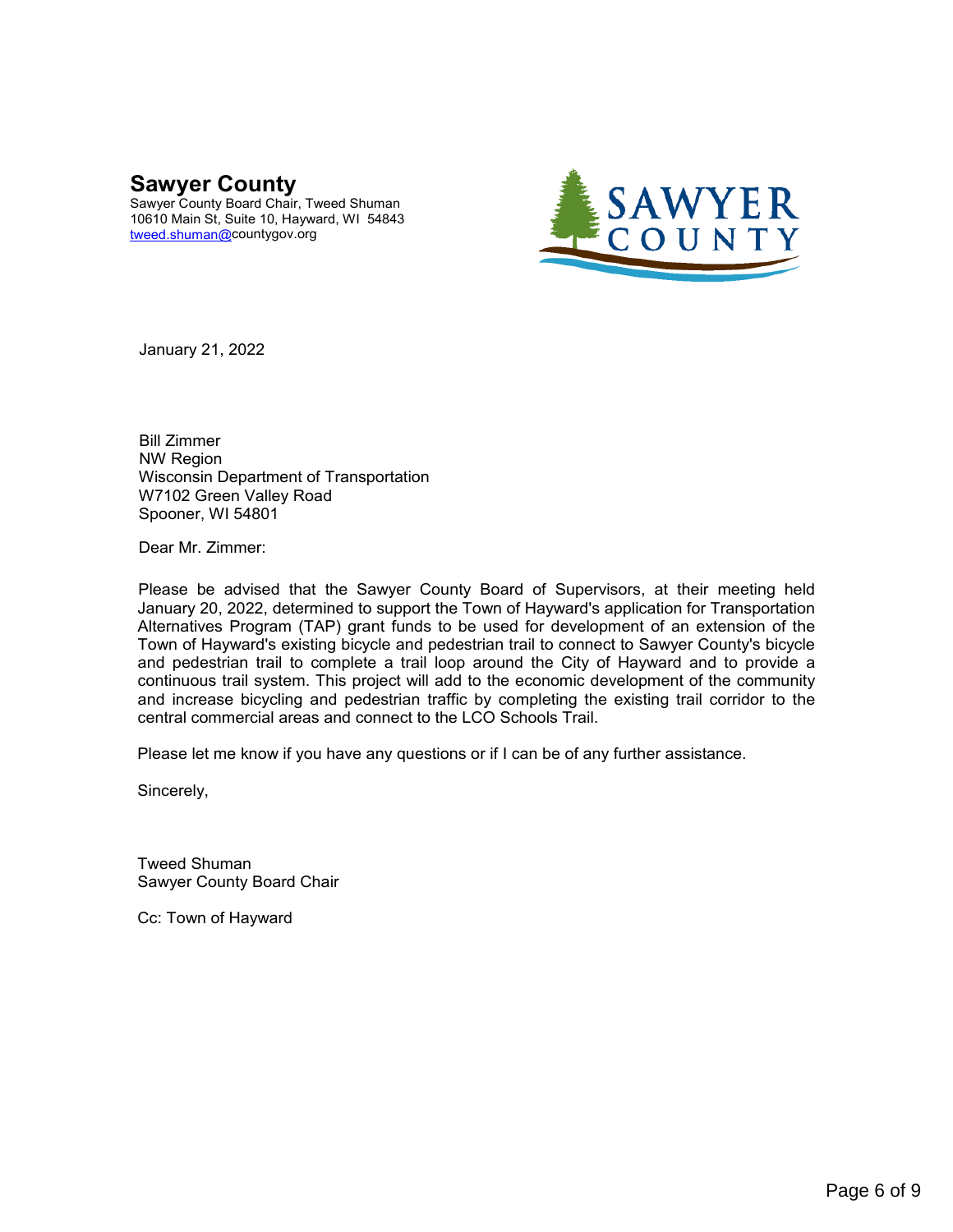### Hayward Lakes Visitors and Convention Bureau 2021 Marketing Activity Report

#### <span id="page-6-0"></span>**Vacation Guide:**

| Virtual Guide   2020 Downloads = $161,601$   2021 Downloads =                   |  |  |
|---------------------------------------------------------------------------------|--|--|
| Printed Guide   $2020 = 70,000$   $2021 = 73,000$ (ran out and reordered 3,000) |  |  |

#### **Website Referral Traffic: www.haywardlakes.com Print Referral Traffic:**

4. Attractions Hiking 5. Fishing Biking

| 1. Travelwisconsin.com    | Midwest Living        |
|---------------------------|-----------------------|
| 2. Facebook.com           | AAA Living            |
| 3. SC Snow & ATV Alliance | Midwest Outdoors      |
| 4. Chippewaflowage.com    | On Wisconsin Outdoors |
| 5. atyhayward.com         | Pioneer Press         |

#### **Website**: **Top Five Pages Viewed-2021 Top Five Activities Viewed-2021**

### 1. Web cam Snowmobiling 2. Lodging Fishing 3. Outdoor Report Fall Color Tours

Website How they found our website address- 10% increase in new users compared to '20 52% Search Engine

| $1.3270$ Search Engine                                      |
|-------------------------------------------------------------|
| 10% Referral-travelwi, haywardwi, lake-link, johndee, etc.  |
| 26% Direct-typed in haywardlakes.com                        |
| 9% Paid Search                                              |
| 3% 1.4 % display ad/email and 2.3 % social media and emails |

**Website** Demographics-State visitors are from that search our website.

|  | 38% WI-top city Milwaukee |
|--|---------------------------|
|  |                           |

20% IL-top city Chicago

18% MN-top city Minneapolis 4% IA-top city Cedar Rapids

18% Other states CA VA IN FL TX others are less than 2%

**Website viewers: 56% are males. 24% are ages 55-64** 

| <b>Devices</b> | <b>Social Media</b>                     |
|----------------|-----------------------------------------|
| 42% Desktop    | Facebook followers- $4316$ (up $16\%$ ) |
| 54% Mobile     |                                         |
| 4% Tablet      | Instagram followers $2157$ (up 17 %)    |

Top FB post was Outside Magazine reached 80,000 Top Instagram was Facebook "Live" Lake Day Contest reached 15,000 Member Spotlight videos 3000-10,000 New Vacation Guide reached 9,400 <https://vimeo.com/657867861?ref=em-share> #Sledsawyer2022 contest reached 9,000

**Atvhayward.com-**users up 13 % from 2020 **Website viewers: 65% males, 53% are ages 45-64 Top Cities: Chicago, Minneapolis, Milwaukee Top referrals: Haywardlakes.com, SC Snow & ATV Alliance, travelwisconsin.com**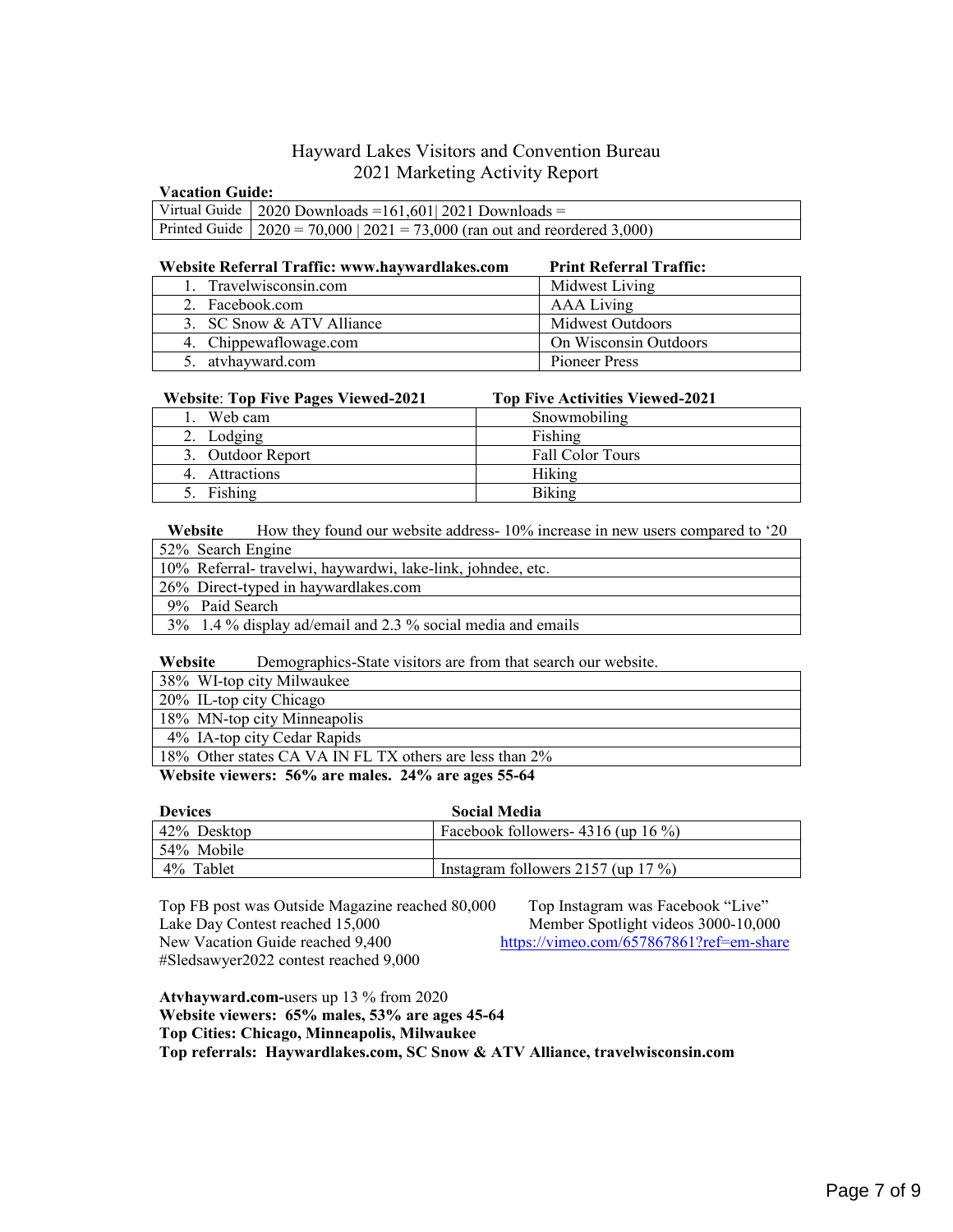<span id="page-7-0"></span>

# **Sawyer County / Lac Courte Oreilles Economic Development Corporation**

**December 2021 Report** 

#### **Sawyer County Forest Economy**

- Forest products industry ranked  $1<sup>st</sup>$  in terms of both employee and industry output in the county respectively.
- Forest products industry average annual income was \$58,000, \$20,000 higher than the county average.
- Every ten jobs in the forest products industry supported six jobs in the county.
- Every million dollars of output in the forest products industry generated \$190,000 output in the county.
- Forest products industry shared 7.36% of jobs, 22.14% of output and 16.32% of valueadded in the county.

Data collected by WDNR Division of Forestry using 2018 data. Impact of COVID-19: Between 2018 and 2020 Q2 the Wisconsin forest products industry lost about 4.8% of direct jobs, over 3,000 jobs. The industry also saw lower value in all respective economic indicators, labor decreased by 2.8%, industry output decreased by 9.6% and value added decreased by 7.6%. Direct value lost annually to Sawyer County resulting from the idling of the Verso mill is \$204,899 according to the Wisconsin County Forest Association.

### **Heart of the North Legislative Days: February 3, 2022**

A grassroots community -based effort to bring issues of importance to the State Legislators for the northern counties of Barron, Rusk, Sawyer, and Washburn. EDC Director serves as co-chair of the Natural Resources Group. Position and advisory papers under consideration to support the four-county forest economy, natural resource and zoning enforcement needs, climate adaptation, and watershed planning.

#### **LCO Tribal Governing Board**

Attended December 20 meeting to renew EDC partnership and consider 2022 Funding Request.

• Approved EDC \$15,000 2022 Funding Request